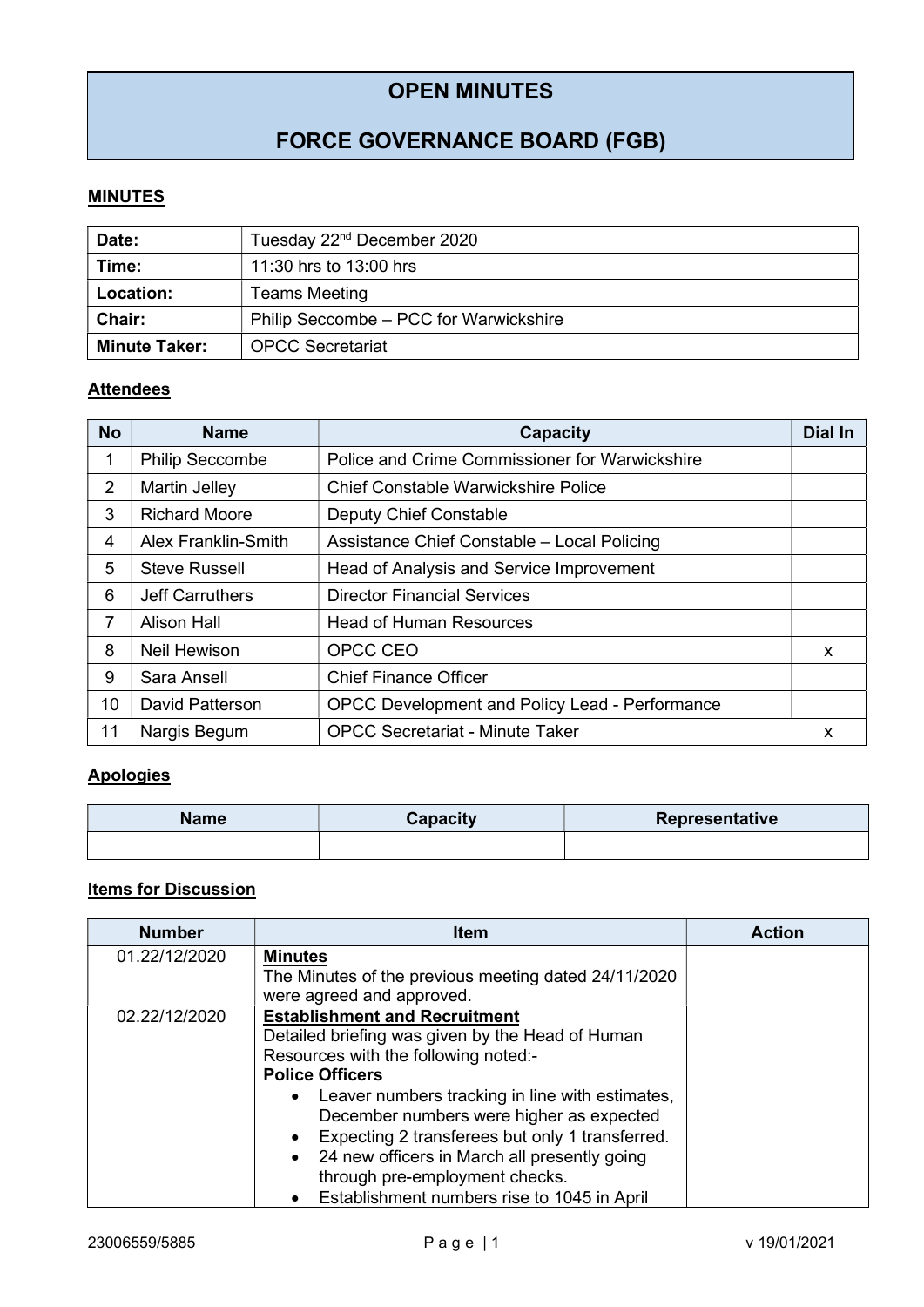|               | 2021.                                                       |  |
|---------------|-------------------------------------------------------------|--|
|               | May 2021 intake is being reviewed with                      |  |
|               | Finance for impact on budget.                               |  |
|               | 2021 intakes will be closely controlled and<br>$\bullet$    |  |
|               | brought back into line with establishment.                  |  |
|               |                                                             |  |
|               | The Chief Constable acknowledged the need<br>$\bullet$      |  |
|               | to rethink predicted numbers. Forecast is for               |  |
|               | an intake of 20 in January 2022 and an intake               |  |
|               | of 24 in March 2022.                                        |  |
|               | PCC noted that the force has undertaken to do more          |  |
|               | <b>Continual Professional Development of officers</b>       |  |
|               | throughout their careers and asked if resources could       |  |
|               | be reduced in L&D as the force will be training less        |  |
|               | new officers. AH explained that there was a significant     |  |
|               | demand for other training such as investigative             |  |
|               | training, which L&D has to deliver                          |  |
|               | <b>PCSO</b>                                                 |  |
|               |                                                             |  |
|               | Headcount of 83 down to a predicted                         |  |
|               | headcount of 77 in April.                                   |  |
|               | Forecasts for intake of 6 in May, September<br>$\bullet$    |  |
|               | and January fairly interchangeable.                         |  |
|               | <b>STAFF</b>                                                |  |
|               | Working with the Evolve 2 Model Establishment               |  |
|               | Forecasts a reduction to 647 FTE in April 2021              |  |
|               | 84 posts originally at risk of redundancy. Two<br>$\bullet$ |  |
|               | members of staff have resigned having found                 |  |
|               | other jobs, a number of staff are interested in             |  |
|               |                                                             |  |
|               | redeployment roles of which there are                       |  |
|               | presently 10 roles.                                         |  |
|               | PCC asked what the reaction from staff was                  |  |
|               | like following the announcement of the                      |  |
|               | redundancies and whether there were any                     |  |
|               | welfare issues. Force continue to signpost staff            |  |
|               | to welfare officers, provide assistance with CV             |  |
|               | writing and interview skills, looking to redeploy           |  |
|               | as many staff as possible with priority given to            |  |
|               | those facing redundancy of any roles available              |  |
|               | first.                                                      |  |
|               |                                                             |  |
|               | PCC asked if there were any potential                       |  |
|               | employment tribunal claims. One formal                      |  |
|               | appeal received but this brings no risk to the              |  |
|               | position of the Force.                                      |  |
|               | UNISON have been asked directly by staff                    |  |
|               | whether the process carried out by                          |  |
|               | Warwickshire Police has been fair and legal at              |  |
|               | various meetings.                                           |  |
|               | <b>SPECIALS / VOLUNTEERS</b>                                |  |
|               | Turnover low compared to previous years                     |  |
|               | PCC noted the predictive modelling carried out<br>$\bullet$ |  |
|               |                                                             |  |
|               | this year in all areas has been very reliable and           |  |
|               | thanked AH for her continued updates and the                |  |
|               | difficult work being carried out during the                 |  |
|               | consultancy period by the HR Team.                          |  |
| 03.22/12/2020 | <b>Force Finances</b>                                       |  |
|               | <b>Exempt under Section S.43 (Commercial Interests)</b>     |  |
| 04.22/12/2020 | <b>Strategic Delivery Plans</b>                             |  |
|               | Following plans were noted: -                               |  |